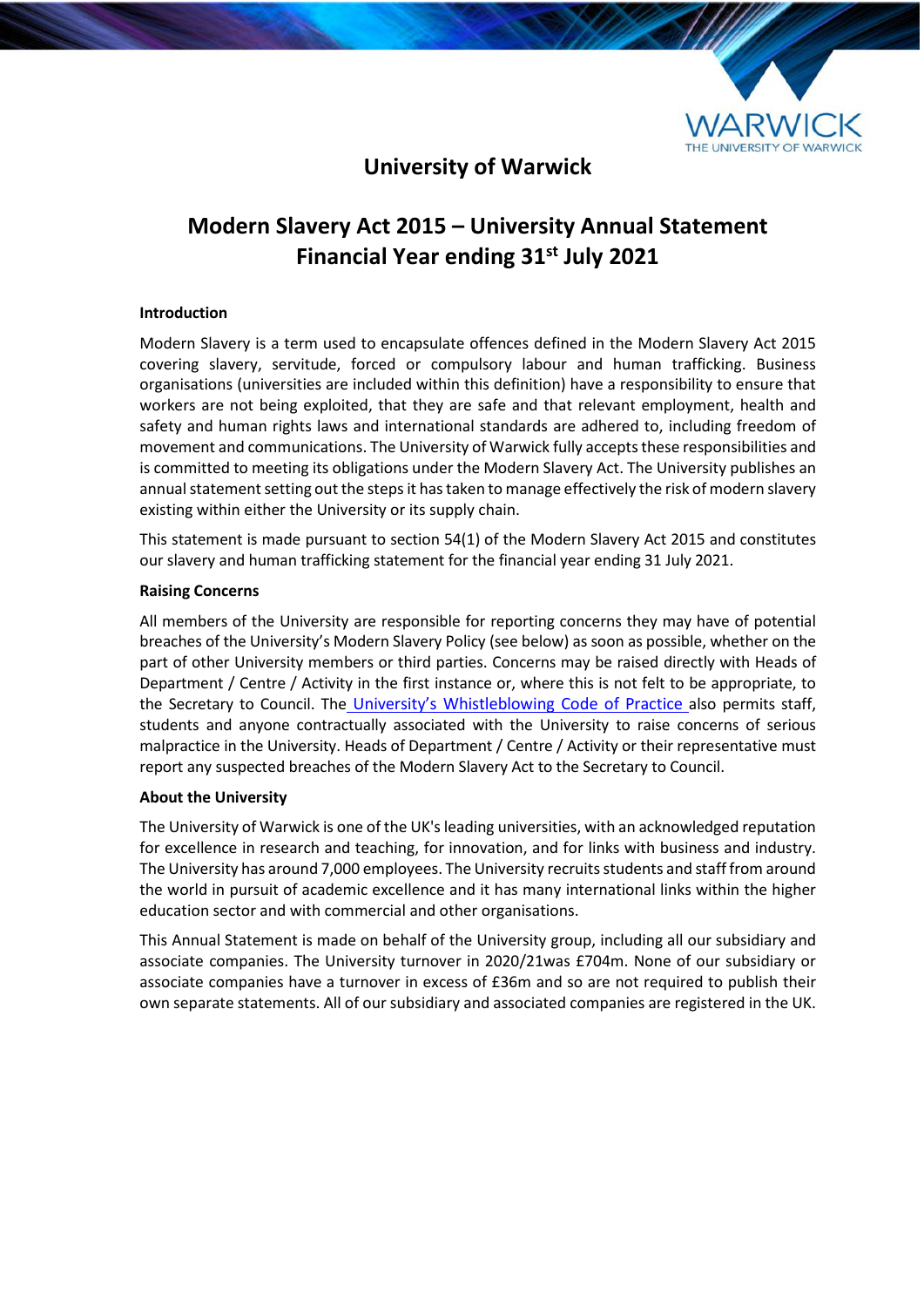

## **Our Supply Chains**

The highly-varied activities of a large, multi-disciplinary University necessitate the management of a diverse supplier base. For the purpose of this annual statement, the University defines its supply base as providers of goods, services or works for which the contracting arrangements are governed by the University's Financial Procedure for Purchasing, which seeks to ensure transparency of process and achievement of best value.

The University's supply base spans several broad category areas including: Construction, Laboratory Equipment, Catering, Professional Services, ICT, Facilities Management and Laboratory and Office Consumables. Across these categories, the University engages with a range of suppliers including large corporations and SMEs, both locally and internationally. It is recognised that the risk of Modern Slavery occurring will vary across these supply categories and the level of risk may also be impacted by a supplier's size and location. For example, it is considered that larger UK registered suppliers, having a turnover in excess of £36m, may represent a lower risk of breaching the Modern Slavery Act as they themselves must publish an Annual Statement, and this might reasonably be expected to raise awareness and drive compliance with the Modern Slavery Act in those organisations and their supply chains. The University therefore adopts a risk-based approach to mitigating the risk of Modern Slavery in its supply chain.

#### **Compliance Work Undertaken in 2020/21**

The University continues its communications programme to raise awareness of Modern Slavery and Human Trafficking through the staff refresher course on the Procurement Financial Procedure which runs twice yearly. A further Modern Slavery and Human Trafficking refresher session has also been delivered to senior Finance Office staff.

Across the first tier supplier base, approved suppliers are encouraged to register on our third party supplier engagement tool (NETpositive Futures Ltd), complete impact assessments and create action plans to improve their own supply chains across a range of corporate social responsibility considerations, including awareness of Modern Slavery and Human Trafficking. Circa 74% of approved suppliers have created action plans using this system, up from 60% during the previous period.

Newly appointed approved suppliers awarded contracts via a competitive tender within the period will have returned a satisfactory Modern Slavery and Human Trafficking declaration confirming compliance to the University's requirements and expectations.

Procurement Office staff continue to receive any sector updates for example via the Higher Education Procurement Academy (HEPA) or consortia.

#### **Modern Slavery Policy**

The University is committed to ensuring that there is no modern slavery or human trafficking in its supply chains or in any part of our organisation. We have developed a University Policy in response to the Modern Slavery Act 2015, which may be viewed at the link alongside this document.

In addition to our Modern Slavery Policy, the University has a suite of policies which support the protection of University members and third parties, demonstrate our values and underline our commitment to meet our public responsibilities, including the following:

- Dignity at Work and Study Policy
- [Our Guiding Principles](https://warwick.ac.uk/newsandevents/independent_external_review/guiding-principles)
- Child Protection Policy
- Health and Safety Policies

In respect of Health and Safety, we have a code of conduct which contractors engaged by the University must adhere to. This includes a range of provisions to ensure that workers are protected and their rights are enforced, including the requirements that contractors must: (i) Satisfy themselves that they and anyone they employ or engage are competent and adequately  $_{2|3}$